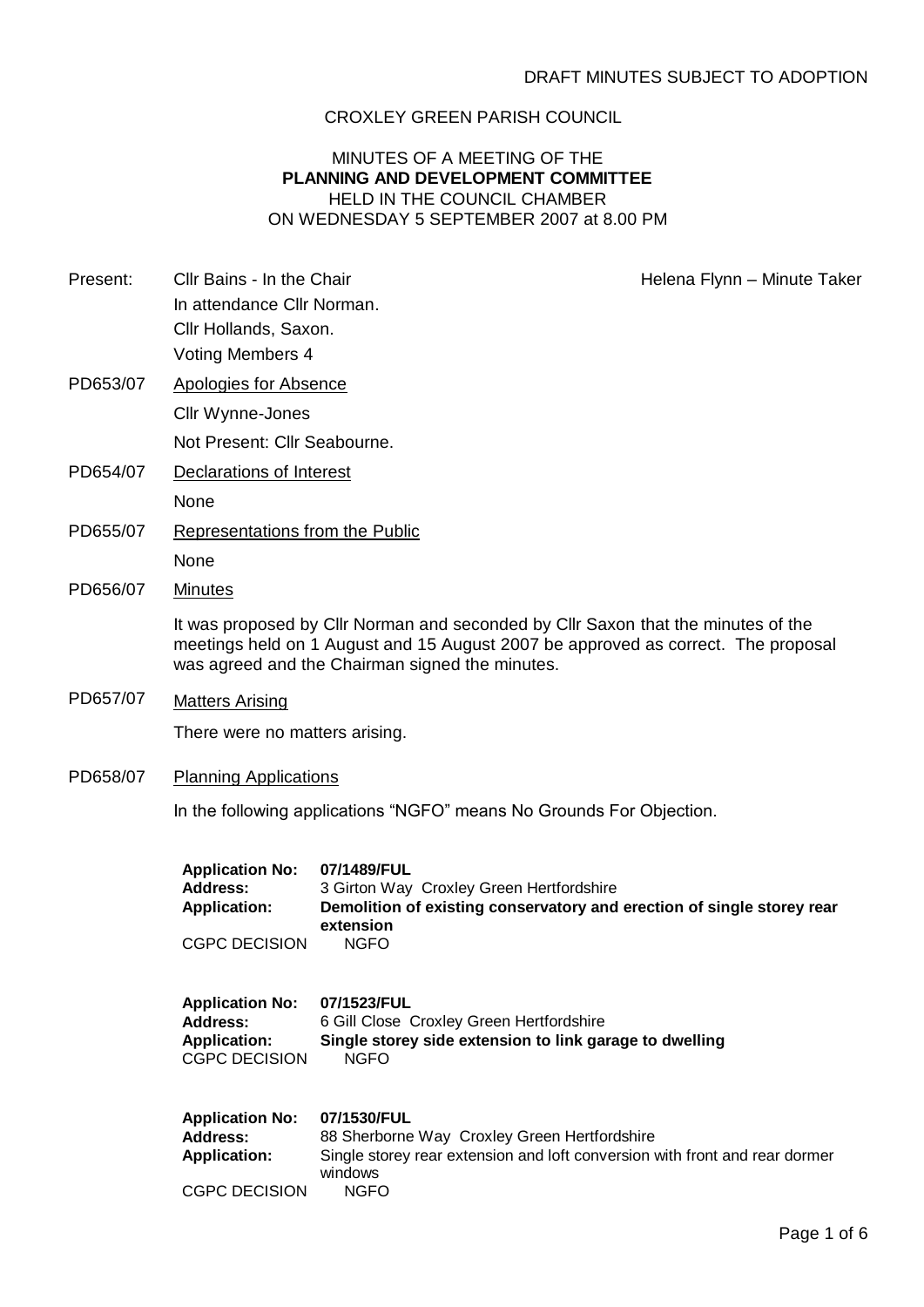| <b>Application No:</b><br><b>Address:</b><br><b>Application:</b><br><b>CGPC DECISION</b> | 07/1536/ADV<br>132 - 146 New Road Croxley Green Hertfordshire<br>Advertisement Consent: Replacement signage, one internally illuminated fascia sigr<br>and one projecting illuminated sign<br><b>NGFO</b>                                                                                                                          |  |  |  |
|------------------------------------------------------------------------------------------|------------------------------------------------------------------------------------------------------------------------------------------------------------------------------------------------------------------------------------------------------------------------------------------------------------------------------------|--|--|--|
| <b>Application No:</b><br>Address:<br><b>Application:</b><br><b>CGPC DECISION</b>        | 07/1543/FUL<br>Land Rear Of 1-9 Yorke Road New Road Croxley Green<br>Erection of two storey detached dwelling and two storey detached triple garage<br>OBJECT: The proposed dwelling by virtue of its bulk and scale would form<br>an incongruous and cramped form of development. There is inadequate<br>vehicular access/egress. |  |  |  |
| <b>Application No:</b><br><b>Address:</b><br><b>Application:</b><br><b>CGPC DECISION</b> | 07/1545/FUL<br>11 The Green Croxley Green Hertfordshire<br>Demolition of existing garage, two storey front, side and rear extension,<br>single storey front, side and rear extension and loft conversion with raise in<br>ridge height and rooflight to side<br><b>NGFO</b>                                                        |  |  |  |
| <b>Application No:</b><br>Address:<br><b>Application:</b>                                | 07/1561/FUL<br>15 And 17 Byewaters Croxley Green Hertfordshire<br>Remove existing roofs from 15 and 17 Byewaters and erection of new higher<br>pitched roof to include loft conversion with dormer window to front elevations<br>and rooflight to side and rear elevations and glazed gable projections to rear<br>elevation       |  |  |  |
| <b>CGPC DECISION</b>                                                                     | OBJECT: The proposed dwelling by virtue of bulk would form an<br>incongruous and cramped form of development to the detriment of the<br>character of the surrounding area and the visual amenities of the<br>surrounding properties.<br>Particular reservations to the strength of the existing foundations.                       |  |  |  |
| <b>Application No:</b><br><b>Address:</b><br><b>Application:</b><br><b>CGPC DECISION</b> | 07/1573/FUL<br>224 Baldwins Lane Croxley Green Hertfordshire<br>Conversion of garage into habitable room<br><b>NGFO</b>                                                                                                                                                                                                            |  |  |  |
| <b>Application No:</b><br><b>Address:</b><br><b>Application:</b><br><b>CGPC DECISION</b> | 07/1597/FUL<br>Petit Roque 5A New Road Croxley Green<br>Demolition of existing buildings and erection of new two storey office<br>building for B1 (Business Use)<br><b>NGFO</b>                                                                                                                                                    |  |  |  |
| <b>Application No:</b><br><b>Address:</b><br><b>Application:</b><br><b>CGPC DECISION</b> | 07/1598/CAC<br>Petit Roque 5A New Road Croxley Green<br><b>Conservation Area Consent: Demolition of outbuildings within cartilage</b><br>of site<br><b>NGFO</b>                                                                                                                                                                    |  |  |  |
| <b>Application No:</b><br><b>Address:</b><br><b>Application:</b><br><b>CGPC DECISION</b> | 07/1654/FUL<br>14 Dickinson Square Croxley Green Hertfordshire<br>Single storey rear extension, replace existing flat roof to existing rear<br>elevation with pitched roof<br><b>NGFO</b>                                                                                                                                          |  |  |  |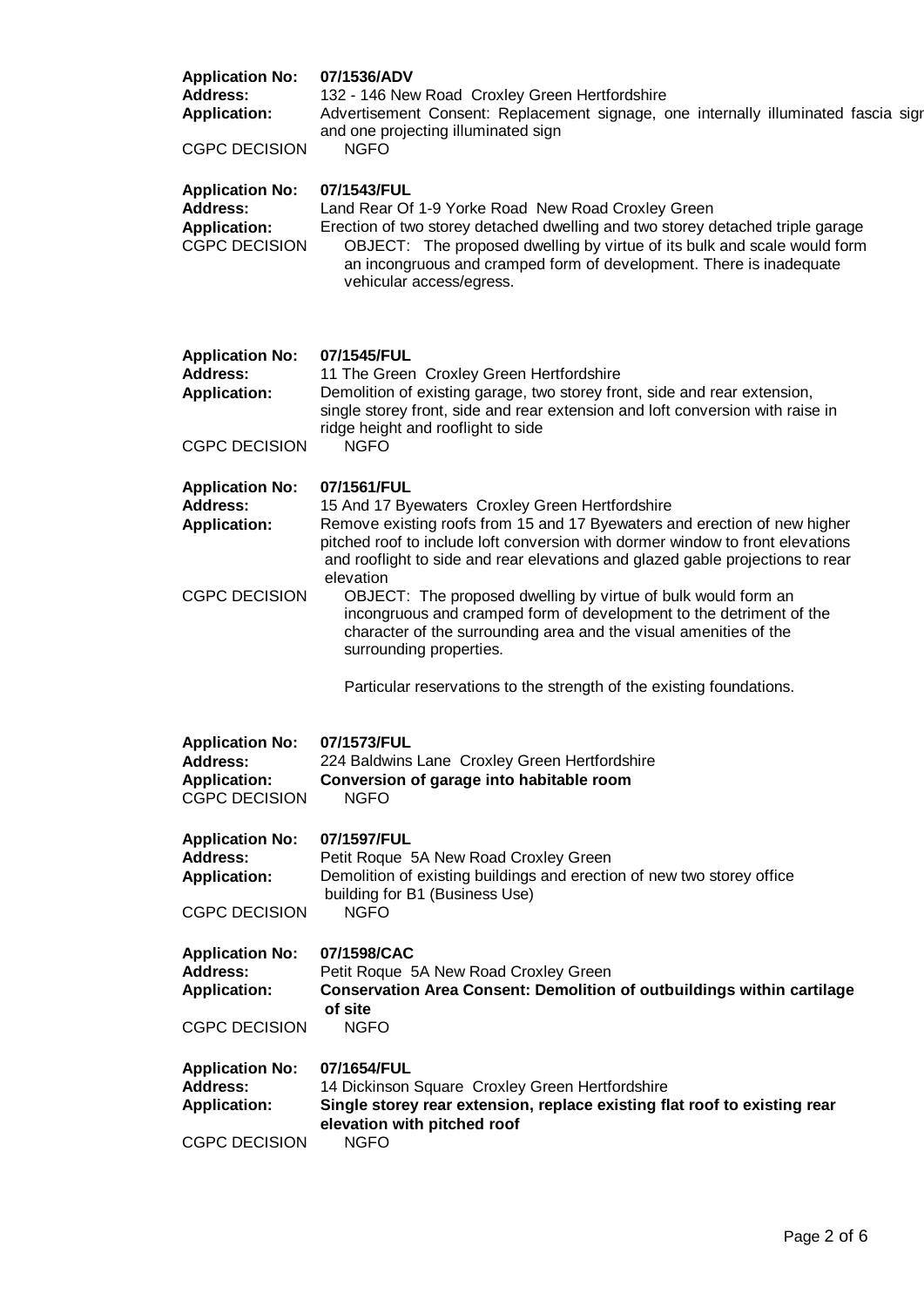| PD659/07 | <b>Recent Decisions by Three Rivers District Council</b>                                                                                                                                                                                                                                                                                                                                                                    |  |  |  |  |  |  |  |
|----------|-----------------------------------------------------------------------------------------------------------------------------------------------------------------------------------------------------------------------------------------------------------------------------------------------------------------------------------------------------------------------------------------------------------------------------|--|--|--|--|--|--|--|
|          | 07/1026/FUL<br>Delegated<br><b>APPLICATION NO.</b><br><b>DECISION LEVEL</b><br>146 Watford Road Croxley Green Hertfordshire<br><b>LOCATION</b><br><b>PROPOSAL</b><br>Single storey rear extension<br>John W Evans<br><b>FOR</b><br><b>WARD</b><br><b>Croxley Green South</b>                                                                                                                                                |  |  |  |  |  |  |  |
|          | 195369<br><b>GRID REF</b><br>507814<br>N:<br><b>PLANNING OFFICER</b><br>Ms Alison Long<br>E:                                                                                                                                                                                                                                                                                                                                |  |  |  |  |  |  |  |
|          | <b>CGPC DECISION</b><br><b>NGFO</b><br><b>TRDC DECISION</b><br>Approved                                                                                                                                                                                                                                                                                                                                                     |  |  |  |  |  |  |  |
|          | <b>Reference No:</b><br>07/1108/CLPD                                                                                                                                                                                                                                                                                                                                                                                        |  |  |  |  |  |  |  |
|          | <b>Address:</b><br>65 Harvey Road Croxley Green Hertfordshire                                                                                                                                                                                                                                                                                                                                                               |  |  |  |  |  |  |  |
|          | Certificate of Lawfulness Proposed Development: Loft<br><b>Application:</b>                                                                                                                                                                                                                                                                                                                                                 |  |  |  |  |  |  |  |
|          | conversion with two rooflights to front elevation, one dormer window<br>one window, one Juilette balcony and alterations to roof from hip to<br>gable                                                                                                                                                                                                                                                                       |  |  |  |  |  |  |  |
|          | <b>CGPC DECISION</b><br>No comment given as P&D meeting did not go ahead<br><b>TRDC DECISION</b><br>Approved                                                                                                                                                                                                                                                                                                                |  |  |  |  |  |  |  |
|          | Delegated<br><b>APPLICATION NO.</b><br>07/1133/FUL<br><b>DECISION LEVEL</b><br><b>LOCATION</b><br>37 Lewes Way Croxley Green Hertfordshire<br>Part first floor side extension and conservatory to rear<br><b>PROPOSAL</b>                                                                                                                                                                                                   |  |  |  |  |  |  |  |
|          | <b>FOR</b><br>Mr And Mrs Hamer<br><b>WARD</b><br><b>Croxley Green North</b>                                                                                                                                                                                                                                                                                                                                                 |  |  |  |  |  |  |  |
|          | 507986<br>196391<br><b>PLANNING OFFICER</b><br>Ms Claire Garner<br><b>GRID REF</b><br>E: .<br>N:                                                                                                                                                                                                                                                                                                                            |  |  |  |  |  |  |  |
|          | <b>NGFO</b><br><b>CGPC DECISION</b>                                                                                                                                                                                                                                                                                                                                                                                         |  |  |  |  |  |  |  |
|          | <b>TRDC DECISION</b><br>Approved                                                                                                                                                                                                                                                                                                                                                                                            |  |  |  |  |  |  |  |
|          | <b>APPLICATION NO.</b><br>07/1140/FUL<br><b>DECISION LEVEL</b><br>Delegated<br>30 Beechcroft Avenue Croxley Green Hertfordshire<br><b>LOCATION</b><br><b>PROPOSAL</b><br>Two storey front / side infill extension<br><b>FOR</b><br>Craig Hands<br><b>Croxley Green South</b><br><b>WARD</b><br>N:<br>195502<br><b>GRID REF</b><br>508168<br><b>PLANNING</b><br>Ms Claire Lewington<br>E:<br><b>OFFICER</b>                  |  |  |  |  |  |  |  |
|          | <b>NGFO</b><br><b>CGPC DECISION</b>                                                                                                                                                                                                                                                                                                                                                                                         |  |  |  |  |  |  |  |
|          | <b>TRDC DECISION</b><br>Approved                                                                                                                                                                                                                                                                                                                                                                                            |  |  |  |  |  |  |  |
|          | <b>APPLICATION NO.</b><br>07/1147/FUL<br>Delegated<br><b>DECISION LEVEL</b><br>262 Baldwins Lane Croxley Green Hertfordshire<br><b>LOCATION</b><br><b>PROPOSAL</b><br>Conversion of garage into habitable room<br>Mr And Mrs Warren<br><b>Croxley Green North</b><br><b>WARD</b><br><b>FOR</b>                                                                                                                              |  |  |  |  |  |  |  |
|          | 196160<br><b>GRID REF</b><br>507443<br>N:<br><b>PLANNING</b><br>Ms Claire Lewington<br>E:<br><b>OFFICER</b>                                                                                                                                                                                                                                                                                                                 |  |  |  |  |  |  |  |
|          | <b>NGFO</b><br><b>CGPC DECISION</b>                                                                                                                                                                                                                                                                                                                                                                                         |  |  |  |  |  |  |  |
|          | <b>TRDC DECISION</b><br>Approved                                                                                                                                                                                                                                                                                                                                                                                            |  |  |  |  |  |  |  |
|          |                                                                                                                                                                                                                                                                                                                                                                                                                             |  |  |  |  |  |  |  |
|          | <b>APPLICATION NO.</b><br>07/1169/FUL<br><b>DECISION LEVEL</b><br>Delegated<br><b>LOCATION</b><br>160 Links Way Croxley Green Hertfordshire<br><b>PROPOSAL</b><br>Demolition of existing conservatory and erection of single storey rear extensior<br>Mr K Power<br><b>WARD</b><br><b>Croxley Green North</b><br><b>FOR</b><br>508294<br>N:<br>196674<br><b>PLANNING OFFICER</b><br>Ms Alison Long<br><b>GRID REF</b><br>Е: |  |  |  |  |  |  |  |
|          |                                                                                                                                                                                                                                                                                                                                                                                                                             |  |  |  |  |  |  |  |
|          | <b>CGPC DECISION</b><br><b>NGFO</b><br><b>TRDC DECISION</b><br>Approved                                                                                                                                                                                                                                                                                                                                                     |  |  |  |  |  |  |  |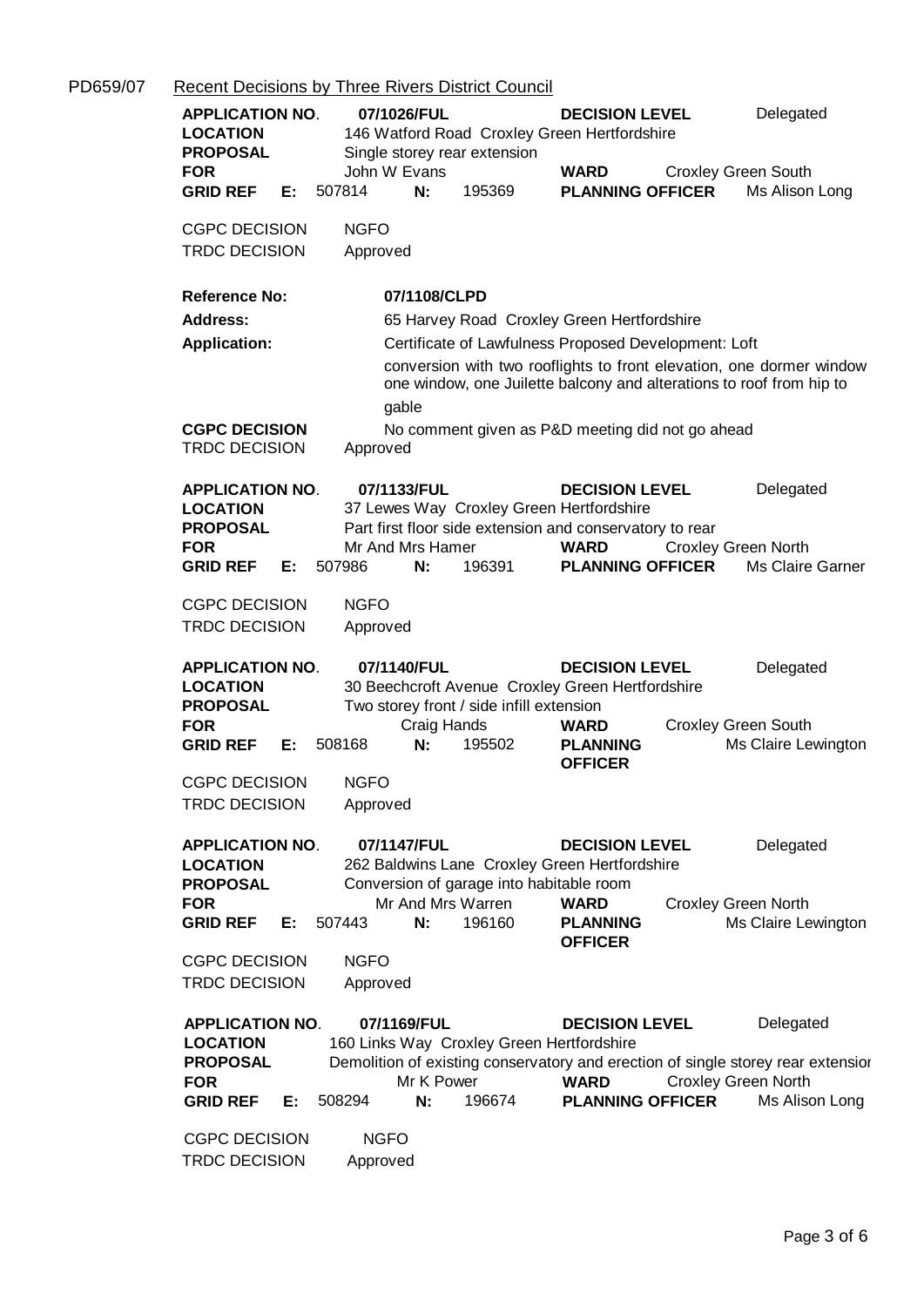| <b>APPLICATION NO.</b><br><b>LOCATION</b><br><b>PROPOSAL</b>                                  |    |        | 07/1187/CLPD                   |                     | and roofligjt to front elevation | <b>DECISION LEVEL</b><br>13 Yorke Road Croxley Green Hertfordshire                                                                                   |                      | Delegated<br>Loft conversion with dormer window and Juliette balcony to rear elevation   |
|-----------------------------------------------------------------------------------------------|----|--------|--------------------------------|---------------------|----------------------------------|------------------------------------------------------------------------------------------------------------------------------------------------------|----------------------|------------------------------------------------------------------------------------------|
| <b>FOR</b><br><b>GRID REF</b>                                                                 | E: | 507168 |                                | Mrs V Handley<br>N: | 195449                           | <b>WARD</b><br><b>PLANNING OFFICER</b>                                                                                                               | <b>Croxley Green</b> | Mr Peter Walker                                                                          |
| <b>CGPC DECISION</b><br><b>TRDC DECISION</b>                                                  |    |        | <b>NOTED</b><br>Approved       |                     |                                  |                                                                                                                                                      |                      |                                                                                          |
| <b>APPLICATION NO.</b><br><b>LOCATION</b><br><b>PROPOSAL</b><br><b>FOR</b>                    |    |        | 07/1188/FUL<br>side extension  |                     | Mr P and Mrs R Button            | <b>DECISION LEVEL</b><br>92 Windmill Drive Croxley Green Hertfordshire<br><b>WARD</b>                                                                | <b>Croxley Green</b> | Delegated<br>Two storey side and first floor side extension, and single storey front and |
| <b>GRID REF</b>                                                                               | Е: | 506675 |                                | N:                  | 195227                           | <b>PLANNING OFFICER</b>                                                                                                                              |                      | Mr Peter Walker                                                                          |
| <b>CGPC DECISION</b><br><b>TRDC DECISION</b>                                                  |    |        | <b>NGFO</b><br>Approved        |                     |                                  |                                                                                                                                                      |                      |                                                                                          |
| <b>APPLICATION NO.</b><br><b>LOCATION</b><br><b>PROPOSAL</b><br><b>FOR</b><br><b>GRID REF</b> | E: | 507905 | 07/1200/FUL                    | N:                  | Mr and Mrs M Kamine<br>195241    | <b>DECISION LEVEL</b><br>35 Frankland Road Croxley Green Hertfordshire<br>Two storey side and rear extension and internal alterations<br><b>WARD</b> |                      | Delegated<br><b>Croxley Green South</b><br><b>PLANNING OFFICER</b> Ms Claire Garner      |
| <b>CGPC DECISION</b><br><b>TRDC DECISION</b>                                                  |    |        | <b>NGFO</b><br>Approved        |                     |                                  |                                                                                                                                                      |                      |                                                                                          |
| <b>APPLICATION NO.</b><br><b>LOCATION</b><br><b>PROPOSAL</b>                                  |    |        | 07/1213/CLPD<br>rear extension |                     |                                  | <b>DECISION LEVEL</b><br>11 Yorke Road Croxley Green Hertfordshire                                                                                   |                      | Certificate of Lawfulness Proposed Development: Single storey side and                   |
| <b>FOR</b><br><b>GRID REF</b>                                                                 | E: |        |                                | N:                  | Mr and Mrs Rhodes                | <b>WARD</b><br><b>PLANNING OFFICER</b>                                                                                                               | <b>Croxley Green</b> |                                                                                          |
| <b>CGPC DECISION</b>                                                                          |    |        | <b>NOTED</b>                   |                     |                                  |                                                                                                                                                      |                      |                                                                                          |
| <b>APPLICATION NO.</b><br><b>LOCATION</b><br><b>PROPOSAL</b>                                  |    |        | 07/1211/FUL<br>elevation       |                     |                                  | <b>DECISION LEVEL</b><br>243 Watford Road Croxley Green Hertfordshire<br>Replace existing flat roof with pitched roof and alterations to side roof   |                      |                                                                                          |
| <b>FOR</b>                                                                                    |    |        | Mrs P Foster                   |                     |                                  | <b>WARD</b>                                                                                                                                          |                      | <b>Croxley Green South</b>                                                               |
| <b>APPLICATION NO.</b><br><b>GRID REF</b>                                                     | Е: | 508561 | 07/1211/FUL                    | N:                  | 195858                           | <b>DECISION LEVEL</b><br><b>PLANNING OFFICER</b>                                                                                                     |                      | Delegated<br>Ms Claire Garner                                                            |
| <b>CGPC DECISION</b><br><b>TRDC DECISION</b>                                                  |    |        | Approved                       |                     | NONE - Plans were unavailable    |                                                                                                                                                      |                      |                                                                                          |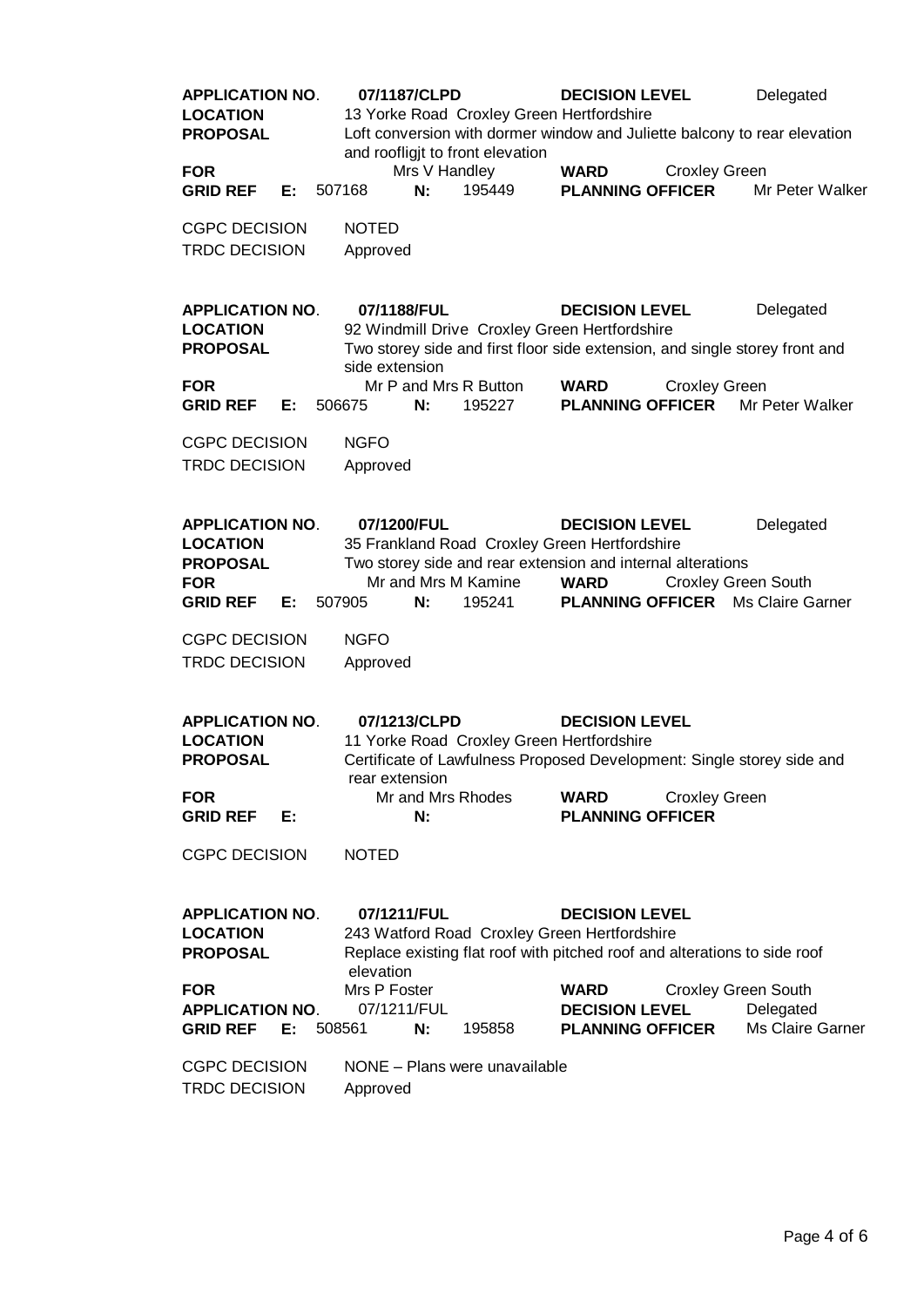| <b>APPLICATION NO.</b>                                                                                           |   |                                                                                                                                                            | 07/1225/FUL                                                                                                                                                                                                                                       |                                                    | <b>DECISION LEVEL</b>                                                                                            |                            | Delegated                                                                       |  |
|------------------------------------------------------------------------------------------------------------------|---|------------------------------------------------------------------------------------------------------------------------------------------------------------|---------------------------------------------------------------------------------------------------------------------------------------------------------------------------------------------------------------------------------------------------|----------------------------------------------------|------------------------------------------------------------------------------------------------------------------|----------------------------|---------------------------------------------------------------------------------|--|
| <b>LOCATION</b>                                                                                                  |   |                                                                                                                                                            |                                                                                                                                                                                                                                                   |                                                    | The Lodge Copthorne Road Croxley Green                                                                           |                            |                                                                                 |  |
| <b>PROPOSAL</b>                                                                                                  |   |                                                                                                                                                            |                                                                                                                                                                                                                                                   | windows in front elevation                         |                                                                                                                  |                            | Change of use: from offices to residential dwelling with insertion of two velux |  |
| <b>FOR</b>                                                                                                       |   | Mr L Mahtani                                                                                                                                               |                                                                                                                                                                                                                                                   |                                                    | <b>WARD</b>                                                                                                      | <b>Croxley Green</b>       |                                                                                 |  |
| <b>GRID REF</b>                                                                                                  | Е | 506907                                                                                                                                                     | N:                                                                                                                                                                                                                                                | 195895                                             | <b>PLANNING OFFICER</b>                                                                                          |                            | Alice Eggeling                                                                  |  |
| <b>CGPC DECISION</b><br><b>TRDC DECISION</b>                                                                     |   | OBJECT:<br>It is considered that the amenity space is insufficient for a development<br>of this size.<br>Approved                                          |                                                                                                                                                                                                                                                   |                                                    |                                                                                                                  |                            |                                                                                 |  |
| <b>APPLICATION NO.</b><br><b>LOCATION</b><br><b>PROPOSAL</b>                                                     |   |                                                                                                                                                            | 07/1253/FUL<br><b>DECISION LEVEL</b><br>Delegated<br>111 Frankland Road Croxley Green Hertfordshire<br>Loft conversion with roof alterations, dormer window to rear, window to North<br>East side elevation and two rooflights to front elevation |                                                    |                                                                                                                  |                            |                                                                                 |  |
| <b>FOR</b>                                                                                                       |   |                                                                                                                                                            | Mr And Mrs P Bruni                                                                                                                                                                                                                                |                                                    | <b>WARD</b>                                                                                                      | <b>Croxley Green South</b> |                                                                                 |  |
| <b>GRID REF</b>                                                                                                  | E | 507634                                                                                                                                                     | N:                                                                                                                                                                                                                                                | 195080                                             | <b>PLANNING OFFICER</b>                                                                                          |                            | Ms Alison Long                                                                  |  |
| <b>CGPC DECISION</b><br><b>TRDC DECISION</b>                                                                     |   | <b>NGFO</b>                                                                                                                                                | Approved                                                                                                                                                                                                                                          |                                                    |                                                                                                                  |                            |                                                                                 |  |
| <b>Application No:</b><br>Address:<br><b>Application:</b>                                                        |   |                                                                                                                                                            | 07/1282/FUL                                                                                                                                                                                                                                       |                                                    | 5 Frankland Road Croxley Green Hertfordshire                                                                     |                            | Loft conversion with dormer window to rear elevation, window to side            |  |
| <b>CGPC DECISION</b><br><b>TRDC DECISION</b>                                                                     |   |                                                                                                                                                            | elevation and two rooflights to front elevation<br><b>NGFO</b><br>Approved                                                                                                                                                                        |                                                    |                                                                                                                  |                            |                                                                                 |  |
| <b>Application No:</b><br><b>Address:</b><br><b>Application:</b>                                                 |   |                                                                                                                                                            | 07/1337/FUL<br>mains                                                                                                                                                                                                                              |                                                    | 132 - 142 New Road Croxley Green Hertfordshire<br>Single storey front extension to house new electrical incoming |                            |                                                                                 |  |
| <b>CGPC DECISION</b><br><b>TRDC DECISION</b>                                                                     |   |                                                                                                                                                            | <b>NGFO</b><br>Approved                                                                                                                                                                                                                           |                                                    |                                                                                                                  |                            |                                                                                 |  |
| <b>Application No:</b><br><b>Address:</b><br><b>Application:</b><br><b>CGPC DECISION</b><br><b>TRDC DECISION</b> |   | 07/1343/CLPD<br>76 Windmill Drive Croxley Green Hertfordshire<br>Certificate of lawfulness proposed development: Rear<br>conservatory<br>Noted<br>Approved |                                                                                                                                                                                                                                                   |                                                    |                                                                                                                  |                            |                                                                                 |  |
| <b>Application No:</b><br><b>Address:</b><br><b>Application:</b><br><b>CGPC DECISION</b><br><b>TRDC DECISION</b> |   |                                                                                                                                                            | 07/1361/FUL<br><b>NGFO</b><br>Approved                                                                                                                                                                                                            | Two storey front extension                         | 114 Malvern Way Croxley Green Hertfordshire                                                                      |                            |                                                                                 |  |
| <b>Application No:</b><br><b>Address:</b><br><b>Application:</b><br><b>CGPC DECISION</b>                         |   |                                                                                                                                                            | 07/1341/RSP                                                                                                                                                                                                                                       | 68 Canterbury Way<br>Not sent through for comments | rear extension and false pitched to front of garage                                                              |                            | Retrospective Application, New pitched roof over existing single storey         |  |